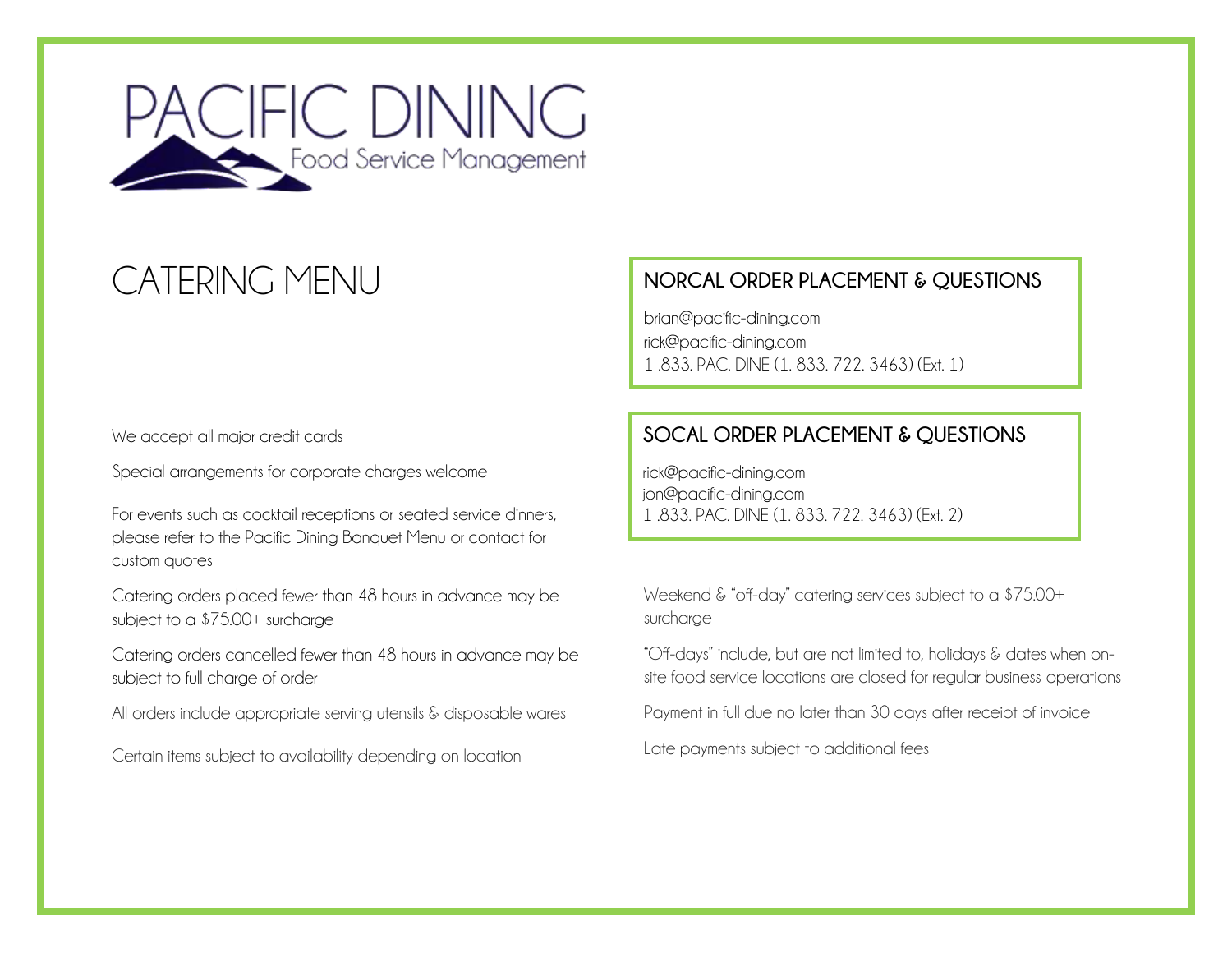## **BREAKFAST**

## **Buffets**

#### Continental Buffet **<b>CONTARIAN**

Croissants, Danishes, muffins, scones, & fruit salad with coffee service (incl. regular, decaf, hot water for tea, cream, sugar, etc.), & assorted bottled juices & water

**Yogurt Parfait Bar** *VESETARIAN* 15 person minimum \$11.25pp

Plain Greek & non-fat yogurt, an assortment of toppings including berries, granola, honey, & raisins. With bagels & cream cheese, muffins, fruit salad, coffee service, assorted bottled juices & water

#### **Great Start Buffet <b>EXPETARIAN**

Croissants, Danishes, muffins, scones, bagels with cream cheese, & fruit display platter with coffee service (incl. regular, decaf, hot water for tea, cream, sugar, etc.), & assorted bottled juices & water

#### **Hot Start** 15 person minimum \$12.25pp

Scrambled eggs, bacon, sausage, breakfast potatoes, croissants, Danishes, muffins, scones, & fruit salad with coffee service (incl. regular, decaf, hot water for tea, cream, sugar, etc.), & assorted bottled juices & water

## **À La Carte**

| \$1.90pp             |
|----------------------|
| \$2.40pp             |
| \$2.10 <sub>DP</sub> |
| \$1.25pp             |
| \$4.90pp             |
| \$4.25pp             |
| \$4.25 <sub>DD</sub> |
|                      |

## **BEVERAGES**

| Coffee Service Station<br>Self serve station with regular, decaf, hot water, tea bags,<br>cream, sugar, disposable cups, etc. | \$1.80 <sub>DP</sub> |
|-------------------------------------------------------------------------------------------------------------------------------|----------------------|
| Hot Chocolate                                                                                                                 | \$1.80pp             |
| Beverage Dispensers<br>Orange or Apple Juice<br>Fruit Punch, Lemonade, or Iced Tea                                            | \$1.50pp<br>\$0.75pp |
| Infused Water                                                                                                                 | \$0.50 <sub>pp</sub> |
| Canned Soda & Bottled Water Assortment                                                                                        | \$1.05pp             |
| <b>Bottled Juice Assortment</b><br>(orange, apple, cranberry, & grape)                                                        | \$1.80 <sub>pp</sub> |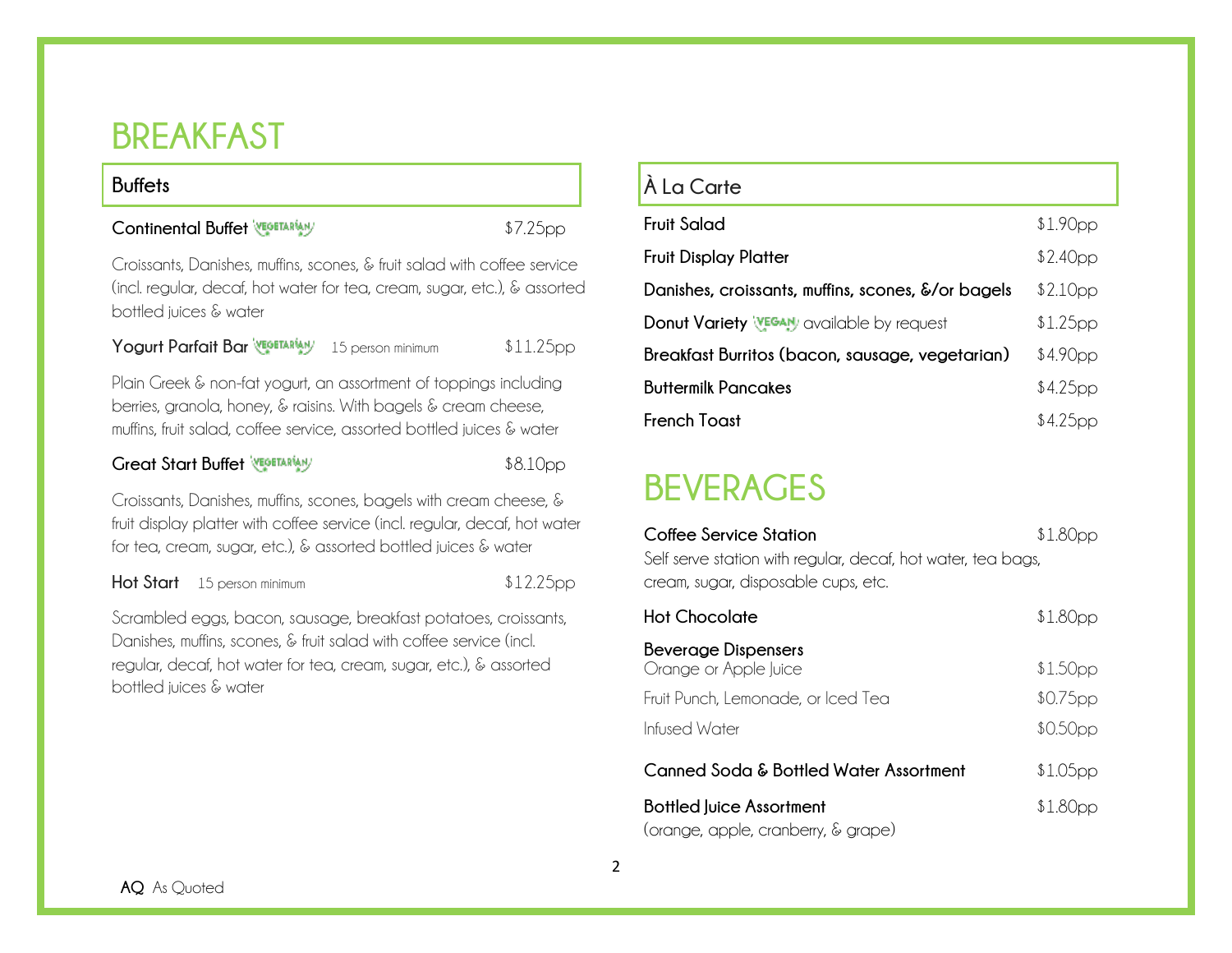## **THE DELI**

#### **Pre-Made Sandwich Platter** \$7.50pp

A beautifully arranged platter of pre-made sandwiches or wraps of your choice, complete with classic sandwich garnishes: pickles, carrots, & pepperoncini

#### **Start from Scratch Deli Tray** \$8.55pp

Display of assorted deli meats, cheeses, lettuce, tomato, bread, & garnishes for your guests to build their own custom sandwiches Recommended for parties of 30 or fewer

### Selection of…

| <b>Roasted Turkey Breast</b> | Cheddar   |
|------------------------------|-----------|
| Smoked Ham                   | Swiss     |
| Roast Beef                   | American  |
| Salami                       | Provolone |

Chicken Salad Pepper Jack

Tuna Salad

French Roll, Dutch Crunch, Focaccia, Ciabatta, Croissant Complete with classic sandwich garnishes: pickles, carrots, & pepperoncini

Includes…

Delivery, appropriate service wares, disposable flatware, napkins, condiments, setup & breakdown

### **Sides**

| <b>Hearty Potato Salad</b>     | \$1.90 <sub>pp</sub> |
|--------------------------------|----------------------|
| Traditional Macaroni Salad     | \$1.90 <sub>pp</sub> |
| Greek Feta Pasta Salad         | \$1.90 <sub>pp</sub> |
| Florentine Bowtie Pasta Salad  | \$1.90 <sub>pp</sub> |
| Fresh Fruit Salad              | \$1.90 <sub>pp</sub> |
| <b>Bagged Chips Assortment</b> | \$1.50 <sub>DP</sub> |

**Boxed salads available as à la carte side salad** AQ **See page 5 for available salad options** 

**See page 9 for desserts**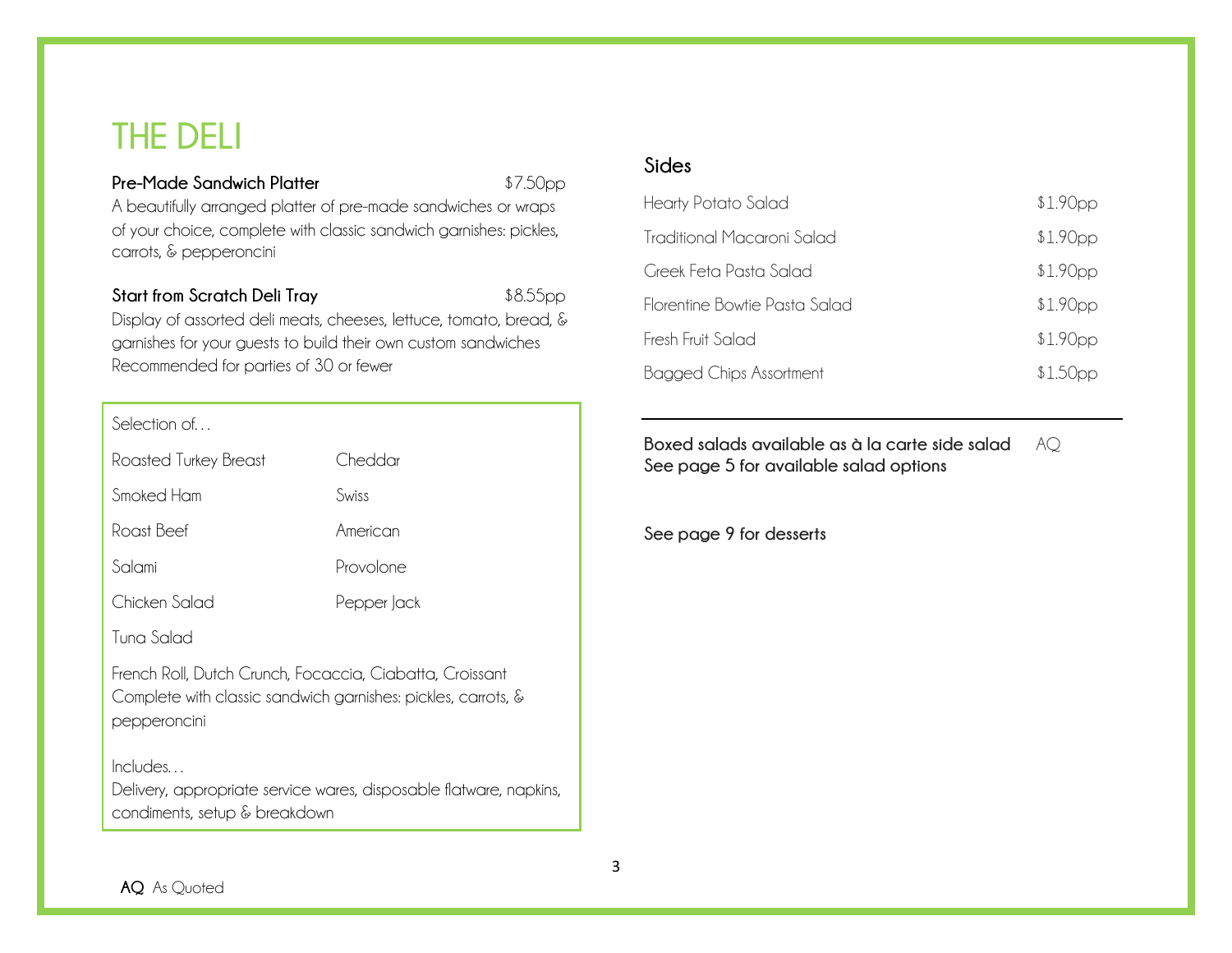## **Classic Boxed Sandwiches** \$9.95ea

Assortment of turkey, ham, roast beef, & veggie on artisan rolls or flavored wraps with tomato, lettuce & cheese. Sides include variety of pasta, fruit, or potato salad, & dessert cookie or brownie

Mustard, mayonnaise, salt, pepper, utensils, & napkins included Vegetarian, Vegan, & Gluten-Free options available by request Sliced white, wheat, or sourdough available by request

| <b>Premium Boxed Sandwiches</b>                                                                                                                                                                           | \$11.50ea                                                                                                                                      |
|-----------------------------------------------------------------------------------------------------------------------------------------------------------------------------------------------------------|------------------------------------------------------------------------------------------------------------------------------------------------|
| Gourmet Sandwich boxes with selection of pasta, fruit, or potato<br>salad, & dessert cookie or brownie<br>Requires minimum 48 hour advance notice<br>Bread availability subject to minimum order quantity | <b>Texas Beef</b><br>Roast beef, Cheddar, & BBQ sauce on Dutch Crunch                                                                          |
| Avoturkey<br>Turkey, avocado, Provolone, & sprouts on a Julian roll                                                                                                                                       | Halal Herb Chicken Salad<br>Halal chicken, yogurt, & tarragon on a croissant                                                                   |
| <b>Basil Pesto Turkey</b><br>Turkey, Provolone, & pesto aioli on ciabatta                                                                                                                                 | <b>Grilled Vegetable WIGETARIAN/</b><br>Grilled eggplant, zucchini, squash, tomatoes, caramelized<br>onions, & Pepper Jack grilled on focaccia |
| Original Italian<br>Salami, pepperoni, ham, pepperoncini, & Provolone on Dutch<br>Crunch                                                                                                                  | The Cuban<br>Smoked ham, bacon, Swiss, dill spears, & mustard on ciabatta                                                                      |
| <b>Chipotle Turkey</b><br>Turkey, chipotle aioli, & Pepper Jack on a Julian roll                                                                                                                          | "Eggless" Egg Salad Sandwich <b>WEGETARIAN</b><br>Finely diced curried tofu salad with lettuce & tomato on a croissant                         |
|                                                                                                                                                                                                           | 4                                                                                                                                              |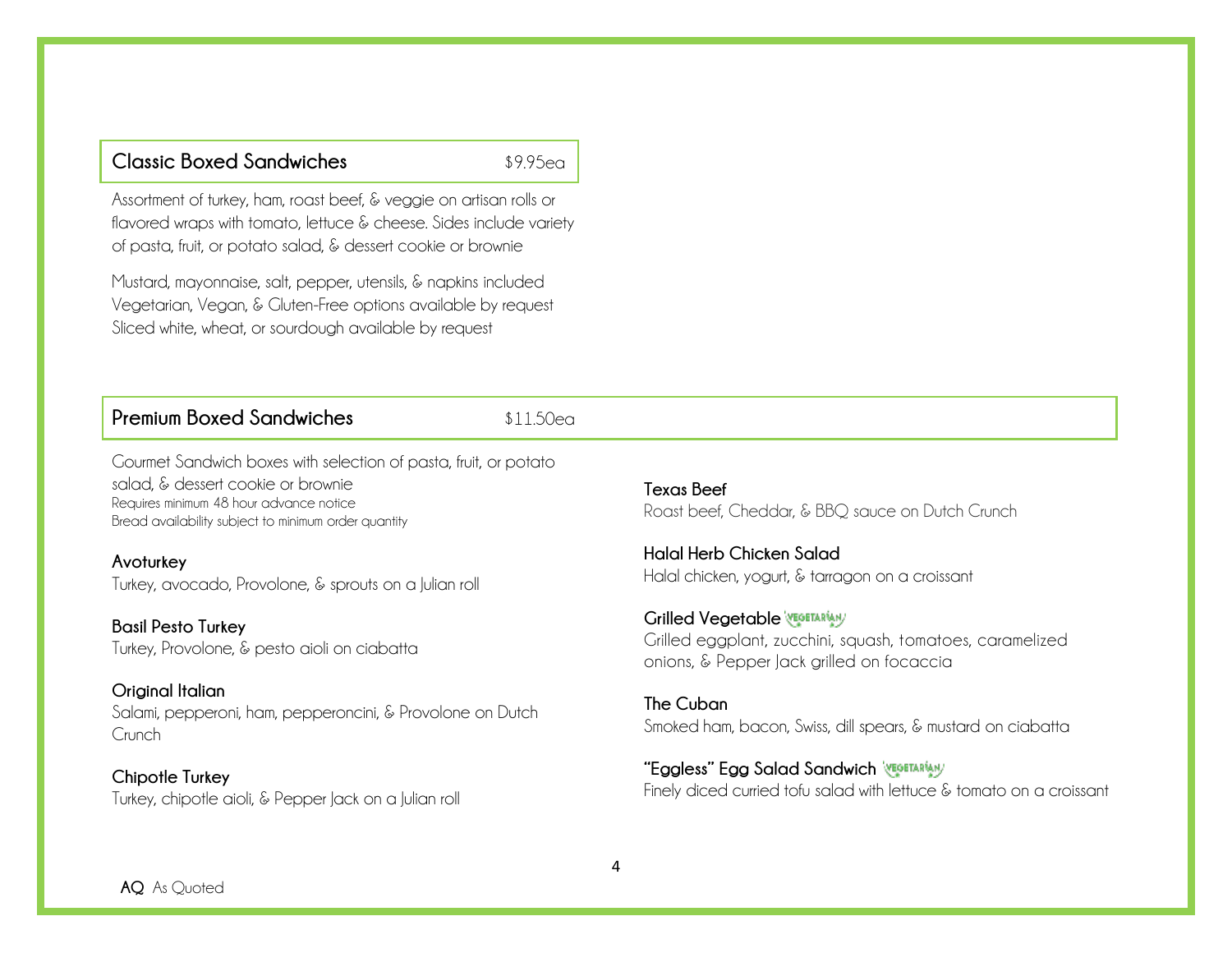## **Classic Boxed Salads** \$9.95ea

Boxed salad includes dessert cookie or brownie

#### **Traditional Chef Salad**

Julienned ham & turkey, American & Swiss, tomato, hard-boiled egg, bacon, & carrots over crisp greens with ranch dressing

#### **Tuna or Turkey Salad**

Mixed greens with tuna salad or turkey breast strips, pepperoncini, tomato, & sprouts with a pickle spear, carrot sticks, & Italian dressing

#### **Chicken Caesar Salad**

A bed of romaine lettuce topped with grilled chicken, croutons, Parmesan cheese, & creamy Caesar dressing

#### **Teriyaki Chicken Salad**

Mixed greens topped with grilled teriyaki chicken, sesame seeds, & wonton strips with sesame dressing

#### **Very Veggie Salad** *VEGAN*

Mixed greens with grape tomatoes, mushrooms, carrots, artichoke hearts, kidney beans, avocado, & Italian dressing

#### **Southwestern Salad**

Mixed greens with grilled chicken, corn, tomato wedges, black beans, tortilla strips, shredded Cheddar, & cilantro vinaigrette

**Classic Salads available as à la carte side salad** AQ

## **Premium Boxed Salads** \$11.50ea

Boxed salad includes cookie or brownie dessert

#### **Ancient Grains Salad** (minimum order/advance notice required)

Grilled chicken, mixed greens, our quinoa blend, red grapes, & fresh apple-cabbage slaw tossed with balsamic vinaigrette

#### **Roasted Veggie on Kale** *VEDETARIAN*

(minimum order/advance notice required)

Roasted, bell peppers, eggplant, onions, & squash over kale with Greek feta vinaigrette ('VEGAN dressing substitute by request)

#### **Turkey Calistoga Salad**

(minimum order/advance notice required)

Mixed greens & romaine lettuce topped with chopped turkey, dried cranberries, Feta cheese, grapes, walnuts, & balsamic vinaigrette

#### **California Chicken Salad**

(minimum order/advance notice required)

Crisp iceberg lettuce & red cabbage with grilled chicken, avocado, tomato, shredded carrots, croutons, sprouts, & red onion with Ranch dressing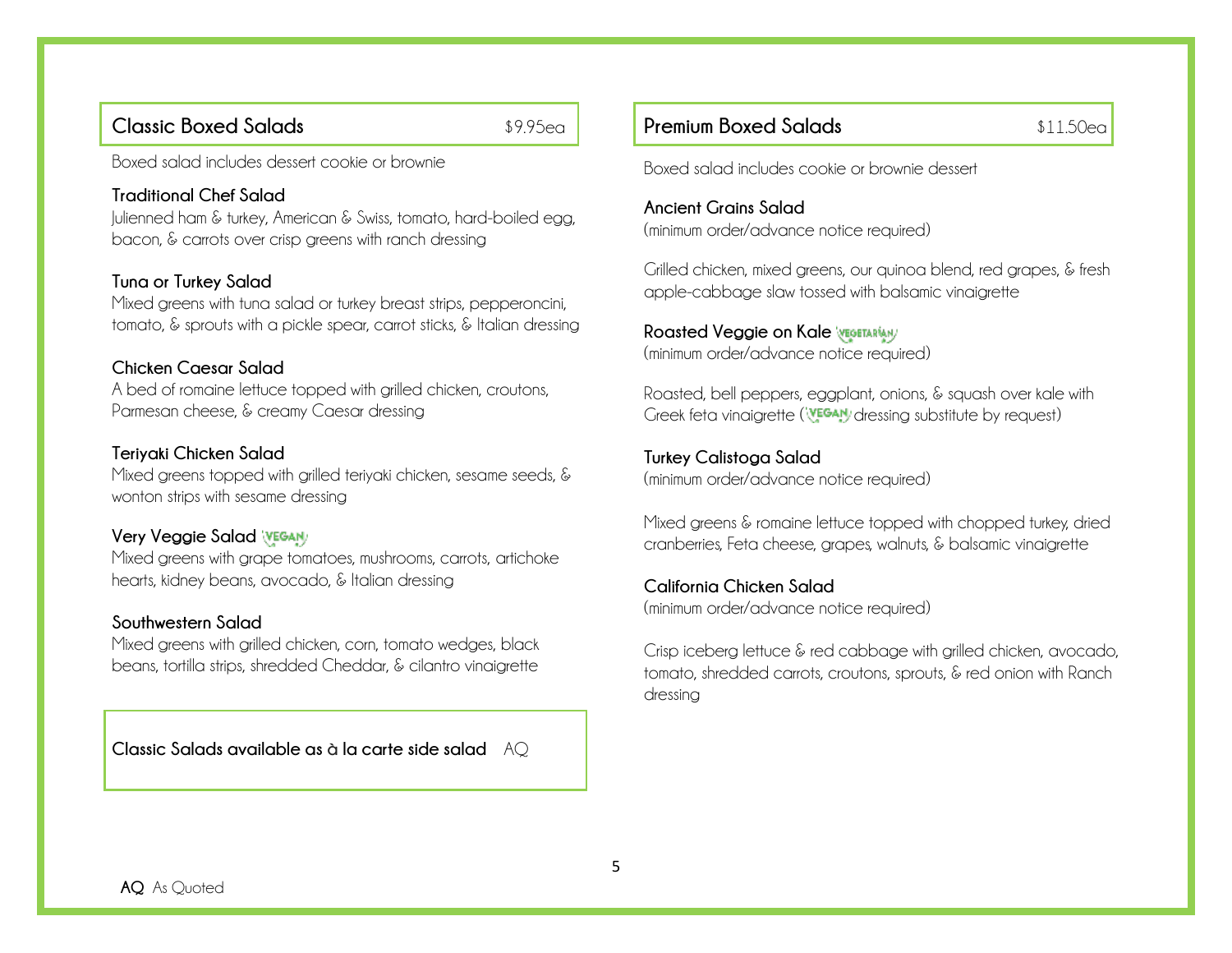## **HOT LUNCH & DINNER**

## **Traditional Buffet**

One Traditional Buffet choice per group/order. Additional entrees subject to additional cost. 10 person minimum. Gluten free & vegetarian options available by request. All orders include appropriate serving utensils & disposable wares

#### **Southern Picnic** \$17.25pp

(48 hour minimum advance notice)

Chicken quarters, pulled pork, Kielbasa sausage with potato salad, corn on the cob, baked beans, & jalapeño cornbread

#### **The Pacific Rim**  $$14.95po$

Sesame Teriyaki chicken, fried rice, veggie stir fry, Island Salad, & fortune cookies

#### **Pan Seared Chicken** \$15.95pp

Airline (Frenched Cut) chicken breast in a balsamic marinade, pan seared, roasted rosemary potatoes, grilled asparagus, Caesar salad, & dinner rolls

## **Chicken (or Eggplant) Parmigiana <b>VEGETARIAN** \$12.95pp

Breaded chicken or eggplant topped with marinara & cheese, with pasta, grilled squash medley, Tuscan salad, & garlic bread

#### **Teriyaki Skirt Steak** \$18.95pp

USDA skirt steak broiled & basted with teriyaki glaze, with mashed potatoes, haricots verts, mixed greens salad, & artisan rolls

#### **Grilled Salmon** \$16.25pp

Grilled salmon with creamy lemon dill sauce, teriyaki, or Cajun seasoning with chipotle remoulade, haricots verts, rice pilaf, mixed greens salad, & sliced baguette

## **Coconut Crusted Tilapia 612.95pp**

Baked Tilapia topped with mango salsa, served with Spanish rice, black beans, mixed greens salad, & dinner rolls

#### **Pesto Stuffed Pork Loin** \$13.95pp

Tender & juicy roasted pork tenderloin stuffed with basil pesto sauce, garlic mashed potatoes, roasted Brussels sprouts, & Caesar salad

#### **Jerk Chicken** \$14.95pp

Chicken in a Jerk seasoning marinade, grilled to perfection served with rice & beans, fried plantains, & Caribbean pineapple salad

#### **Chicken Tikka Masala (or Chickpeas) WEGETARIANY** \$14.95pp

Bone-in chicken in Masala sauce served with basmati rice, naan bread, & cucumber salad

#### **Spaghetti & Meatballs**  $$12.45pp$

Spaghetti, meatballs, & Marinara sauce with garden salad, & garlic bread

#### **Holiday Feast**  $$18.95<sub>DD</sub>$

(50 person minimum & 2 weeks advance notice) Oven roasted turkey & hickory smoked ham, green beans with bacon, mashed potatoes, gravy, dinner rolls, cornbread stuffing, cranberry sauce, & Caesar salad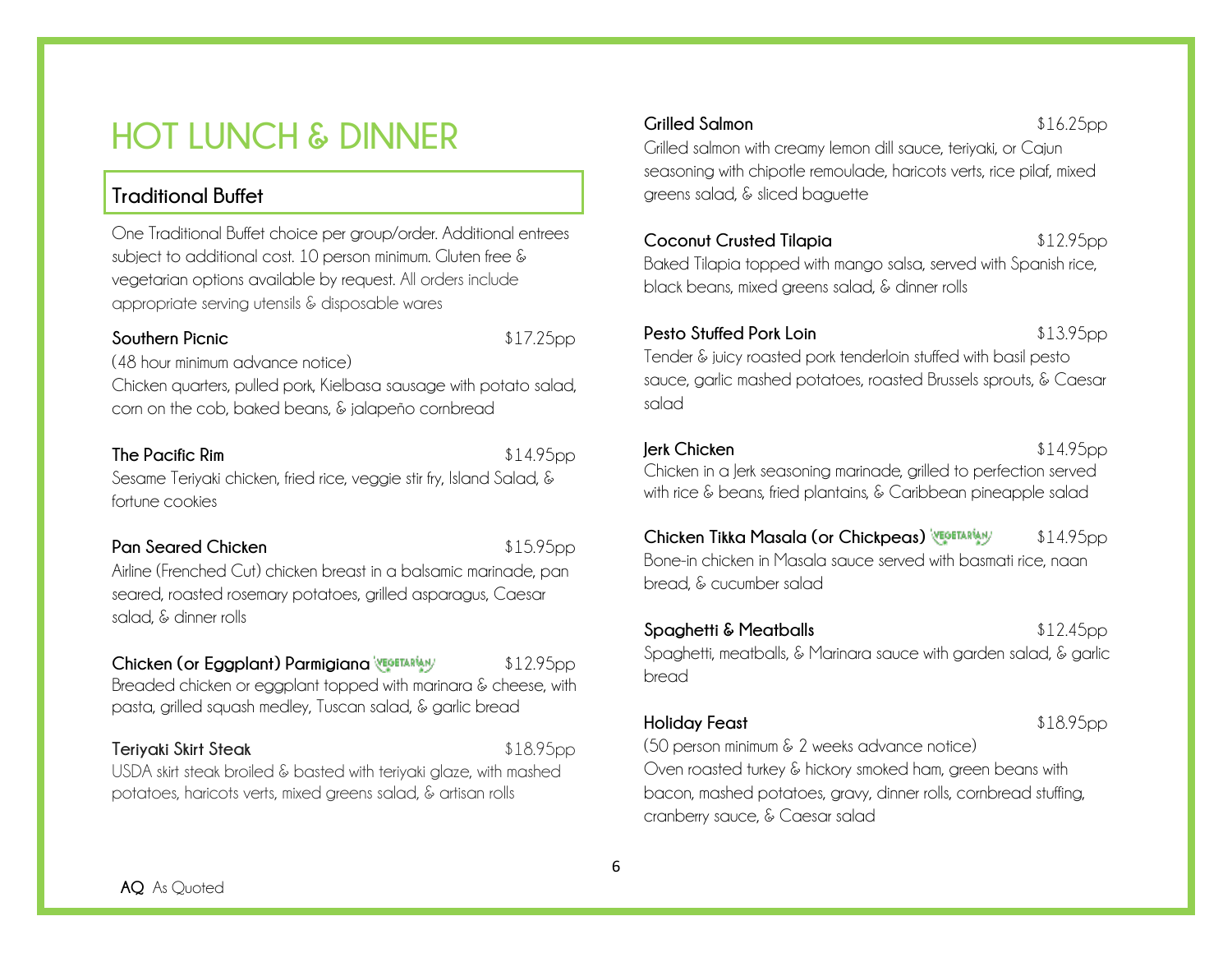## **Buffet Bars**

A deconstructed meal that allows your guests to create their own special plate to suit their unique palates. 10 person minimum.

**South of the Border Taco Bar** \$14.25pp

Carne asada & chicken, refried beans, Spanish rice, salsa, guacamole, sour cream, shredded lettuce, shredded cheese, corn & flour tortillas, with a Southwestern side salad

#### **Mediterranean Pasta Bar** \$14.25pp

A trifecta of Fettuccine, cheese tortellini, & penne pasta with Alfredo, Marinara, and basil pesto sauces, grilled chicken, Tuscan salad, & garlic bread

#### **Greek Festival Bar**  $$15.80po$

Marinated Halal chicken kabobs, falafel, couscous salad, hummus, & pita bread with diced cucumber, onions, tzatziki sauce, & dessert baklava

#### **Burger Bar**  $$13.25pp$

Juicy hamburgers & hot dogs complete with all the ingredients to build your own: buns, cheese, lettuce, tomato, pickles, onions, ketchup, mustard, mayo. Includes Caesar salad & potato (or macaroni) salad. Turkey & 'vicitiation' patties available by request

#### **Pizza**

16 slices per pizza

## **FAVORITE PIZZAS**

| <b>Meat Combo</b>                                                                                               |           |
|-----------------------------------------------------------------------------------------------------------------|-----------|
| Pepperoni, bacon, ham, sausage                                                                                  | \$18.75ea |
| <b>Veggie Combo VEGETARÍAN</b><br>Mushroom, olive, bell pepper, artichoke, onion, spinach \$16.90ea             |           |
| <b>BBQ Chicken</b><br>Grilled chicken, red onion, & BBQ sauce                                                   | \$14.95ea |
| Marguerite VEGETARÍAN/<br>Sundried tomato with fresh basil & fresh mozzarella                                   | \$14.60ea |
| Pesto Chicken<br>Grilled chicken, Parmesan cheese, & pesto sauce                                                | \$14.95ea |
| PIZZA À LA CARTE<br>Create your own pizzas by adding your favorite sauces & toppings<br>from the choices below. |           |
| Cheese <i>VEDETARIAN</i><br>Cheese pizza with choice of tomato, pesto, Alfredo, or BBQ sauce                    | \$13.10ea |
| Veggies VEGETARIAN<br>Mushrooms olives bell peppers artichakes red onions pineapple                             | \$0.75ea  |

Mushrooms, olives, bell peppers, artichokes, red onions, pineapple, jalapenos, spinach

**Meats**  $$1.50$ ea

Chicken, pepperoni, bacon, ham, meatballs, sausage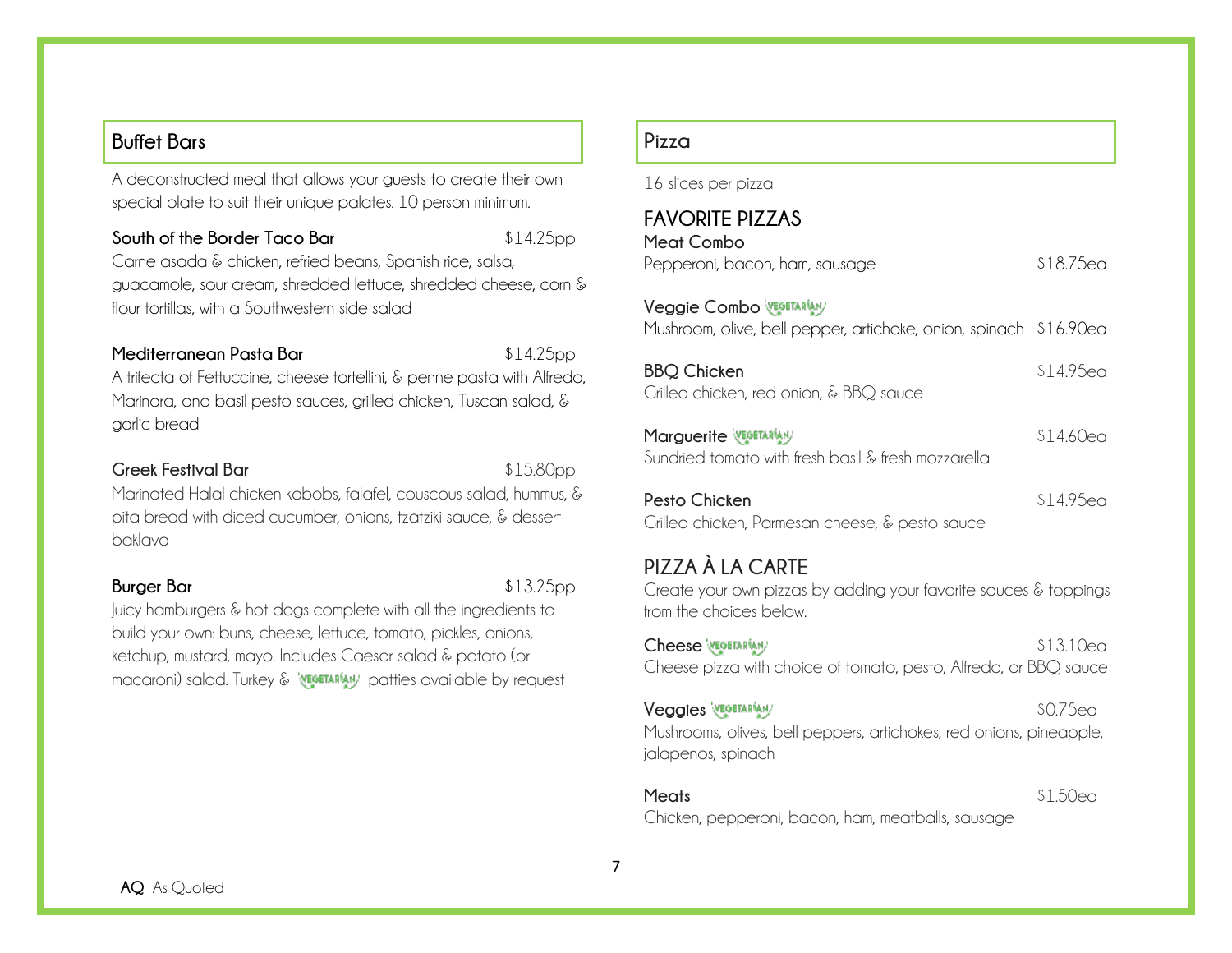# **À LA CARTE APPETIZERS**

**Certain items require advance notice & may not be available at all locations**

#### **(v) vegetarian**

#### **DISPLAYS**

| Fruit Display $(v)$                  | \$2.40pp |
|--------------------------------------|----------|
| Grilled Vegetable Platter (v)        | \$2.90pp |
| Vegetable Crudite (v)                | \$2.25pp |
| Domestic Cubed Cheese & Crackers (v) | \$2.25pp |
| Canapé Assortment                    | A()      |

#### **SKEWERS**

| Cocktail Shrimp with House-Made Sauce           | \$2.60ea |
|-------------------------------------------------|----------|
| Coconut Shrimp with Chipotle Remoulade          | \$2.60ea |
| Coconut Chicken Skewers with Chipotle Remoulade | \$2.00ea |
| Antipasto Skewers (v)                           | \$2.10ea |
| Crilled Veggie Brochette (v)                    | \$1.50ea |
| Sesame Teriyaki Chicken Brochette               | \$2.00ea |
| <b>Beef Satay</b>                               | \$2.00ea |
| Chicken Satay with Thai Peanut Sauce            | \$2.00ea |
| Fruit Brochette (v)                             | \$2.10ea |
| Kielbasa & Pineapple Bites                      | \$1.80ea |
| Cheesy Bacon Wrapped Jalapeño Chicken Bites     | \$2.00ea |
| Cajun Shrimp Brochette                          | \$2.60ea |
|                                                 |          |

#### **MEATBALLS** \$1.00ea

Swedish Marinara Teriyaki Sweet n' Sour

## **SLIDERS**  $$2.00eq$

Traditional Beef Cheeseburger Grilled Chicken Slider with Honey Mustard Chipotle Crispy Chicken Slider Roasted Turkey with Cranberry Sauce & Stuffing BBQ Pulled Pork or Chicken BBQ Beef with Cole Slaw Meatball Marinara Garden Burger (v)

#### **SAMMIES**

| Mini Artisan Sandwiches | \$3.75ea |
|-------------------------|----------|
| Pinwheels               | \$1.25ea |
| Tea Sandwiches          | \$1.75ea |

## **SMALL BITES**

| Mini Beef Wellington with Creole Mustard            | \$2.00ea   |
|-----------------------------------------------------|------------|
| Portobello Purses (v)                               | \$2.00ea   |
| Petite Baked Brie & Raspberry Phyllo (v)            | $$1.80$ ea |
| Frank n' Blankets with mustard                      | $$1.25$ ea |
| Miniature Samosas with Mango Chutney (v)            | \$1.60ea   |
| <b>Assorted Miniature Quiches</b>                   | $$1.25$ ea |
| Spanakopita (v)                                     | $$1.75$ ea |
| Mini Beef Empanadas                                 | $$1.50$ ea |
| Classic Fresh Tomato Bruschetta (v)                 | \$2.00ea   |
| Mozzarella & Sundried Tomato Bruschetta (v)         | \$2.00ea   |
| Fried Veggie Spring Rolls with Spicy Plum Sauce (v) | $$1.25$ ea |
| Cheese Quesadillas with salsa $(v)$                 | \$1.00ea   |
| Chicken Tenders with dipping sauce                  | $$1.75$ ea |
| Chicken Wings (Classic, Buffalo, BBQ, or Boneless)  | $$1.25$ ea |